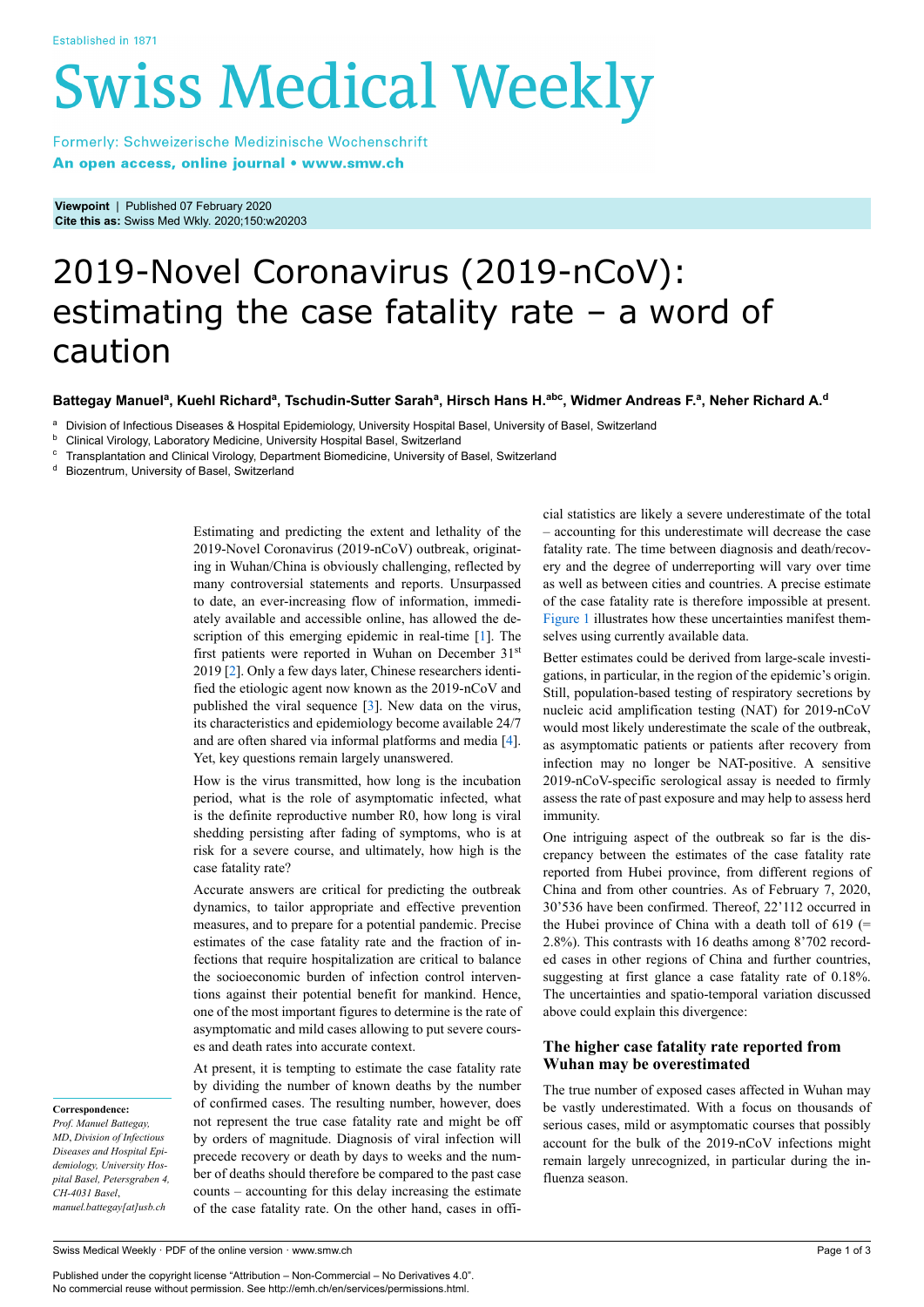Under-detection of mild or asymptomatic cases may be further fueled after further growth of the outbreak, as healthcare-facilities and testing capacities in Wuhan have reached their limits.

Accordingly, the official numbers of both cases and deaths reported from Wuhan represent the "tip of the iceberg", potentially skewing case fatality estimates towards patients presenting with more severe disease and fatal outcome. As the current measures in Wuhan aim at slowing the spread, other regions of China and countries gained critical time for preparations permitting to better track cases from the first occurrence of the virus in their populations. Thus, estimates deriving from these settings may be more accurate. That case fatality rates appear to decrease overall renders this hypothesis plausible.

## **The lower case fatality rates outside Wuhan may be underestimated**

As the epidemic arrived later in other regions and countries, there may be a delay of fatal cases arising and their reporting. The low number of documented recovered cases might indicate that days and weeks can pass until death occurs. Hence, the numbers, e.g. in Guangdong with 970 cases and no death occurring, might be false low because severe cases might still have a deadly outcome.

Testing patients with severe respiratory diseases in outside of China might have been delayed so that unclear deaths are not yet being attributed to the coronavirus. This is unlikely at this point as international awareness has increased, but may have resulted in an underestimation of attributable deaths previously.

# **Case fatality rates may truly differ among different regions of the world**

Supportive care is crucial for severe respiratory disease. Differences in case fatality rates may be caused by differences in medical care during a large epidemic versus care for single cases. Hence, the large-scale capacities for medical care in the Hubei province, and specifically large-scale intensive care and extracorporeal membrane oxygenation (ECMO) may lag behind the epidemic. This hypothesis is supported by the construction of two hospitals in record time.

There are different susceptibilities to the 2019-Novel Coronavirus in different regions of China as well as different regions of the world. However, as this is the second coronavirus emerging from China, it is unlikely that herdimmunity is lower in this region of the world, than in others. Immunogenetics and socioeconomic factors however, may potentially contribute to differences in susceptibilities to the disease.

Current authorities such as the World Health Organization, the Centers for Disease Control & Prevention (USA), the European Centers for Disease Control as well as renowned

<span id="page-1-0"></span>**Figure 1:** Uncertainties of naive case count estimates. This graph shows how the ratio of the number of confirmed deaths and case counts changed over time. Case counts are corrected for 3-fold or 30-fold under-reporting (solid and dashed lines, respectively) and are taken 2, 4, and 7 days prior to the date of the count of confirmed death. The latter is meant to illustrate the effect of the delay between diagnosis and death or recovery. This actual delay is likely longer than one week. Data source: [https://github.com/globalcitizen/2019-wuhan-coronavirus-da](https://github.com/globalcitizen/2019-wuhan-coronavirus-data)[ta](https://github.com/globalcitizen/2019-wuhan-coronavirus-data).



Swiss Medical Weekly · PDF of the online version · www.smw.ch

Published under the copyright license "Attribution – Non-Commercial – No Derivatives 4.0". No commercial reuse without permission. See http://emh.ch/en/services/permissions.html.